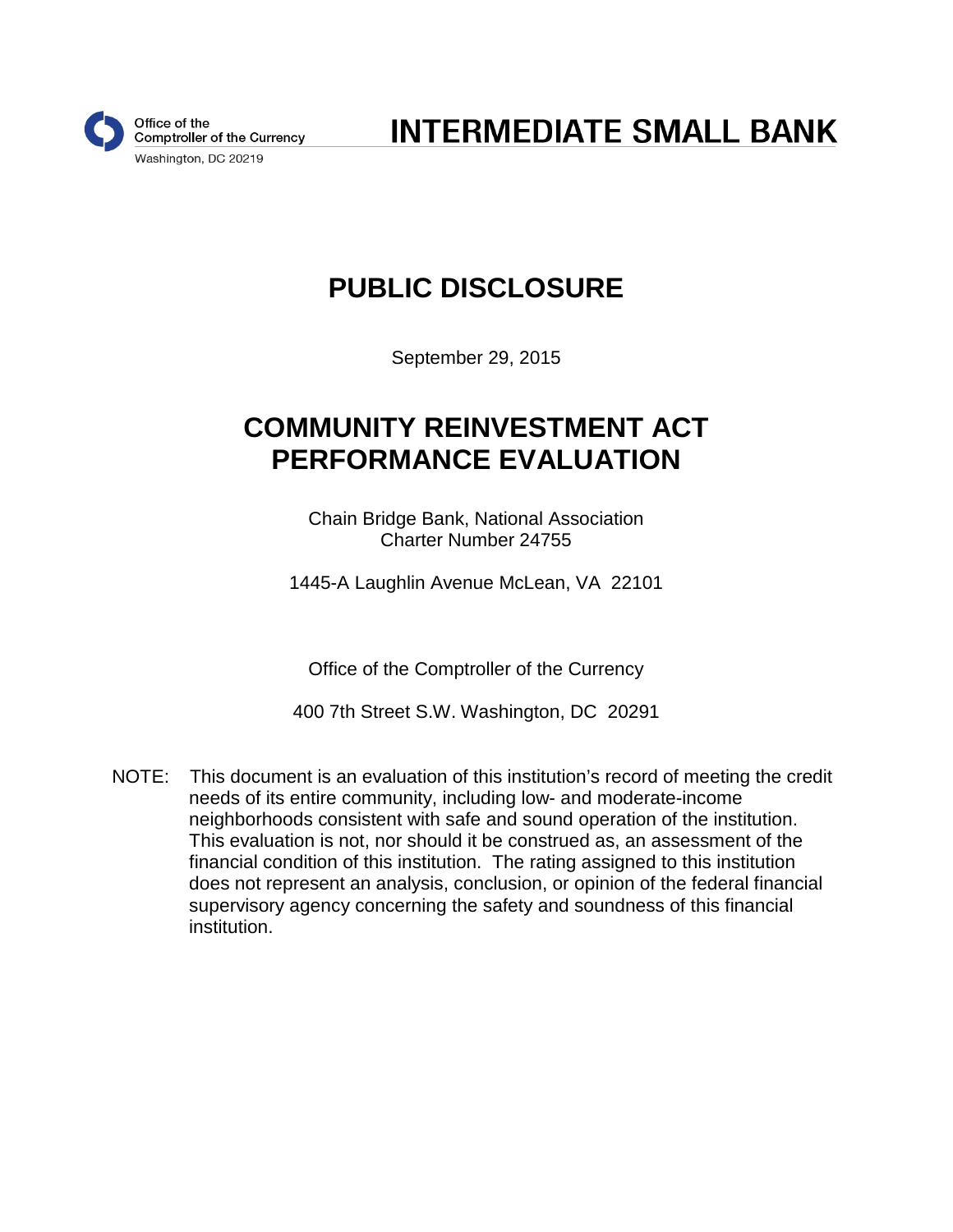### **INSTITUTION'S CRA RATING: This institution is rated Satisfactory.**

#### **The Lending Test is rated: Satisfactory. The Community Development Test is rated: Outstanding.**

The major factors supporting this rating include:

- The Bank's quarterly average net loan-to-deposit ratio (LTD) is reasonable and meets the standards for satisfactory performance;
- A majority of the loans were originated in the Bank's assessment area;
- The distribution of loans to borrowers of different income levels reflects reasonable dispersion given the demographics of the assessment area.
- The geographic distribution of loans reflects reasonable dispersion throughout the census tracts of different income levels ;
- The level of qualified community development (CD) services, loans, and investments represents excellent responsiveness to identified community development needs; and
- During the evaluation period there were no complaints related to the Bank's performance in meeting the credit needs of the AA.

## **Scope of Examination**

Chain Bridge Bank, National Association (CBB) was evaluated under the Intermediate Small Bank examination procedures, as the Bank had assets of at least \$305 million as of December 31 of both of the previous two calendar years, and less than \$1.2 billion as of either of the prior two calendar years. These procedures evaluate the bank's performance based upon a Lending Test and a Community Development Test. The Lending Test considers the institution's performance pursuant to the following criteria: LTD Analysis; Assessment Area Concentration; Geographic Distribution; Borrower Profile; and Response to CRA Complaints. The Community Development Test evaluates the Bank's responsiveness to CD needs in its AA through CD lending, qualified investments, and community development services. The evaluation period for the Lending Test covers the Bank's performance from January 1, 2013 through June 30, 2015. The evaluation period for the community development test is from August 8, 2011, the date of the last CRA Evaluation, through September 29, 2015.

For the period from January 1, 2013 through December 31, 2013, the Bank's performance was compared to the 2010 U.S. Census Data and the 2004 Metropolitan